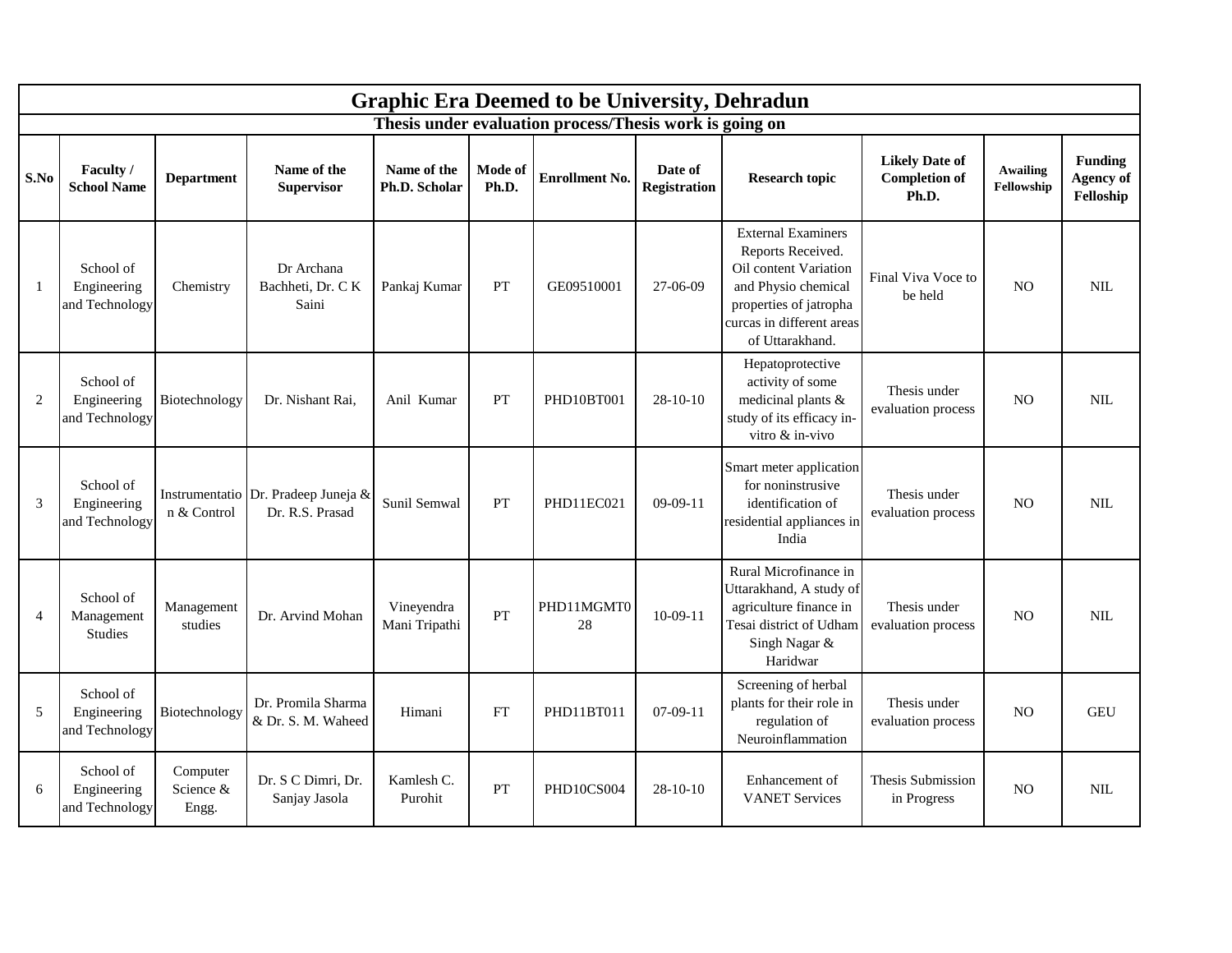| $\tau$ | School of<br>Engineering<br>and Technology | Biotechnology         | Dr. Navin Kumar,<br>Dr. Nishant Rai                      | Tarun Sharma          | <b>PT</b>   | PHD10BT006       | $28-10-10$ | Liquid based<br>indigenous bacterial<br>inoculants formation<br>for growth promotion<br>of crops in Uttarakhand<br>region                                                    | Thesis Submission<br>in Progress | N <sub>O</sub> | <b>NIL</b> |
|--------|--------------------------------------------|-----------------------|----------------------------------------------------------|-----------------------|-------------|------------------|------------|------------------------------------------------------------------------------------------------------------------------------------------------------------------------------|----------------------------------|----------------|------------|
| 8      | School of<br>Engineering<br>and Technology | Physics               | Dr. Fateh Singh Gill   Sarita Chandra                    |                       | PT          | PHD10PHY004      | $28-10-10$ | Development of carbon-<br>Nanofiber(CNF) /<br>polytetrafloroethylene(<br>PTFE) conducting<br>Nanocomposite                                                                   | Thesis Submission<br>in Progress | N <sub>O</sub> | <b>NIL</b> |
| 9      | School of<br>Engineering<br>and Technology | Chemistry             | Dr. Bhawana<br>Kweera                                    | Nidhi Sharma          | PT          | PHD11CHE013      | $03-09-11$ | Organic Chemistry                                                                                                                                                            | 03-09-17                         | N <sub>O</sub> | <b>NIL</b> |
| 10     | School of<br>Engineering<br>and Technology | <b>EVS</b>            | Dr. Pradeep Kumar<br>Sharma and Dr.<br>Rajan Kumar Gupta | Sugam Gupta           | PT          | PHD11EVS004      | $08-09-11$ | Studies on diversity and<br>distribution of lichens<br>in and around<br>badrinathh city,<br>Uttarakhand, with<br>special reference to<br>pollution monitoring in<br>the area | 08-09-17                         | N <sub>O</sub> | <b>NIL</b> |
| 11     | School of<br>Engineering<br>and Technology | Biotechnology         | Dr. Nishant Rai                                          | Pramod Rawat          | ${\cal PT}$ | PHD11BT013       | $08-09-11$ | Immunomodulatory<br>activity of<br>Rhododendron species<br>from Indo-Himalayan<br>Region                                                                                     | 08-09-17                         | N <sub>O</sub> | <b>NIL</b> |
| 12     | School of<br>Engineering<br>and Technology | Biotechnology         | Dr. Pankaj Gautam                                        | Pushpa Ruwali         | FT          | PHD11BT014       | $08-09-11$ | Studies on<br>immunomodulatory &<br>antioxidant potential of<br>the selected plants of<br>Kumaon                                                                             | 08-09-17                         | N <sub>O</sub> | <b>NIL</b> |
| 13     | School of<br>Management<br><b>Studies</b>  | Management<br>studies | Dr. Abhishek Negi                                        | Kulbir Kaur<br>Bhatti | PT          | PHD11MGMT0<br>24 | $09-09-11$ | Role of green<br>marketing for<br>sustainable competitive<br>advantage for retailers<br>within north India                                                                   | $09-09-17$                       | <b>NO</b>      | <b>NIL</b> |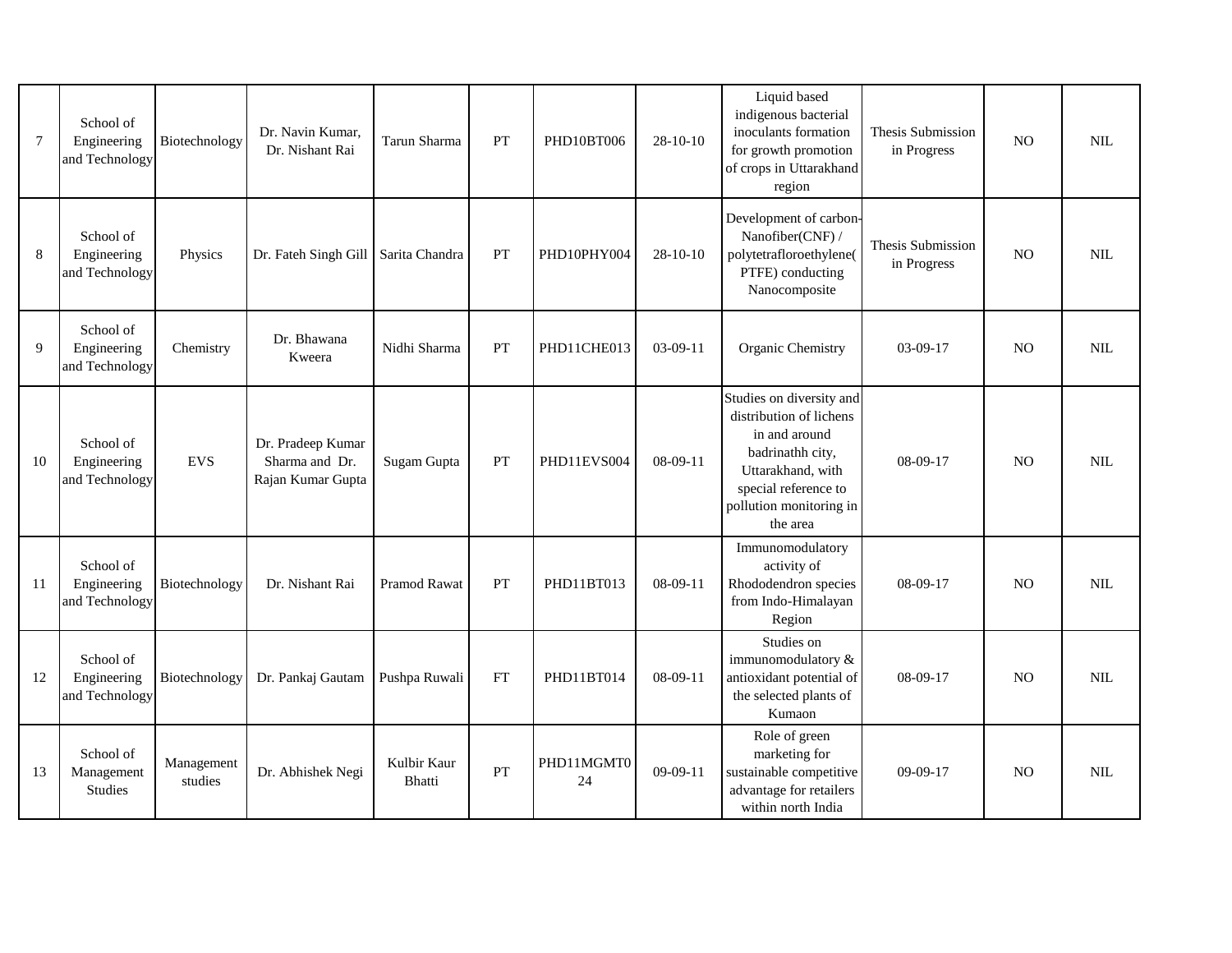| 14 | School of<br>Management<br><b>Studies</b>  | Management<br>studies                        | Dr. Rashmi Tripathi Shilpa Wadhwa         |                     | PT                         | PHD11MGMT0<br>27 | $10-09-11$     | Role of talent<br>management practices<br>in enhancing business<br>performance<br>comparative study of<br>public & private sector<br><b>Banks</b>                           | $10-09-17$     | N <sub>O</sub>                | <b>NIL</b> |
|----|--------------------------------------------|----------------------------------------------|-------------------------------------------|---------------------|----------------------------|------------------|----------------|-----------------------------------------------------------------------------------------------------------------------------------------------------------------------------|----------------|-------------------------------|------------|
| 15 | School of<br>Management<br><b>Studies</b>  | Management<br>studies                        | Dr. Pankaj Jha                            | <b>Atul Dev</b>     | PT                         | PHD11MGMT0       | $10-09-11$     | Optimization of milling<br>parameters for surface<br>finish on magnesium<br>alloy using DOE                                                                                 | $10-09-17$     | N <sub>O</sub>                | <b>NIL</b> |
| 16 | School of<br>Engineering<br>and Technology | Electronics &<br>Communicatio<br>$\mathbf n$ | Dr. B. S. Jassal, Dr.<br>R Gowri          | Rajendra Singh      | PT                         | PHD11EC019       | $10-09-11$     | Selection and<br>performance evaluation<br>of time hopping codes<br>for UWB<br>communication systems                                                                        | $10-09-17$     | N <sub>O</sub>                | <b>NIL</b> |
| 17 | School of<br>Engineering<br>and Technology | Electronics &<br>Communicatio<br>$\mathbf n$ | DR. B. S. Jassal                          | <b>Ashok Kumar</b>  | PT                         | PHD12EC031       | $16-08-12$     | <b>Emissivity Gradient</b><br><b>Estimation</b> for<br>Detection of Concealed<br><b>Threat Using Milimeter</b><br><b>Wave Radiometer</b><br>Sensor for Homeland<br>Security | $16 - 12 - 17$ | N <sub>O</sub>                | <b>NIL</b> |
| 18 | School of<br>Engineering<br>and Technology | Computer<br>Science &<br>Engg.               | Dr. Bhaskar Pant &<br>Dr. D. P. Singh     | Vijay Singh         | <b>PT</b>                  | PHD12CS022       | 16-08-12       | Sentiments Analysis                                                                                                                                                         | $16 - 12 - 17$ | N <sub>O</sub>                | NII.       |
| 19 | School of<br>Engineering<br>and Technology | Computer<br>Application                      | Dr. Anksuh Mittal,<br>Dr. Gangodkar       | Jyoti Parsola       | ${\rm FT}$                 | PHD13CS031       | $25 - 02 - 13$ | Applications of Video<br>Analytics                                                                                                                                          | $25 - 12 - 17$ | YES, up to<br>Feb. 2016       | <b>GEU</b> |
| 20 | School of<br>Engineering<br>and Technology | Computer<br>Science &<br>Engg.               | Dr. Ankush Mittal,<br>Dr. D. R. Gangodkar | Nisha Chandran<br>S | $\mathop{\rm FT}\nolimits$ | PHD13CS032       | $25 - 02 - 13$ | Computationally<br>Efficient and Mobile<br><b>Based CBR</b>                                                                                                                 | $25 - 12 - 17$ | YES, up to<br>August.<br>2015 | <b>GEU</b> |
| 21 | School of<br>Engineering<br>and Technology | Chemistry                                    | Dr. R. K. Bachheti                        | Sachin<br>Bhatnagar | <b>PT</b>                  | PHD13CHE022      | $25-02-13$     | Working on Research<br>Proposal                                                                                                                                             | $25 - 12 - 17$ | N <sub>O</sub>                | NIL.       |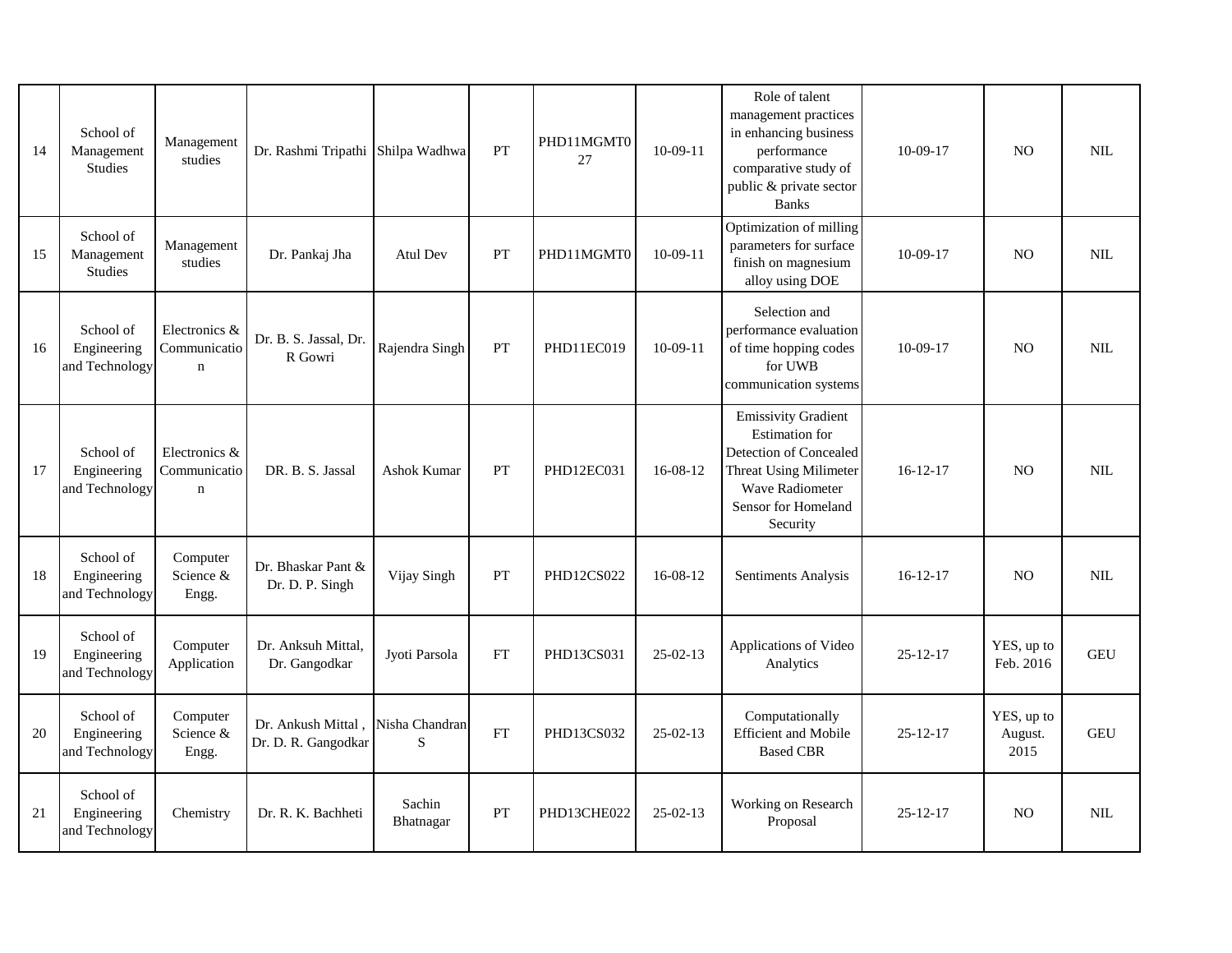| 22 | School of<br>Management<br><b>Studies</b>  | Management<br>studies          | Dr. N. S. Bohra                                                                | Shashti<br>Bhallabh Joshi | PT         | PHD13MGT042 | $25-02-13$     | An Efficient Model and<br>Management of Adult<br><b>Education Programs</b>                                                                                                   | $25 - 12 - 17$ | <b>NO</b>                      | <b>NIL</b>   |
|----|--------------------------------------------|--------------------------------|--------------------------------------------------------------------------------|---------------------------|------------|-------------|----------------|------------------------------------------------------------------------------------------------------------------------------------------------------------------------------|----------------|--------------------------------|--------------|
| 23 | School of<br>Engineering<br>and Technology | Instrumentatio<br>n & Control  | Dr. Rajesh Kumar                                                               | Parvesh Saini             | <b>PT</b>  | PHD13IC001  | $22-07-13$     | <b>Intelligent Robust</b><br>Control of Paper<br>Making Sub System<br>under Parametric<br>Uncertainities                                                                     | $22 - 12 - 17$ | N <sub>O</sub>                 | NII.         |
| 24 | School of<br>Engineering<br>and Technology | Chemistry                      | Dr. Pandey, Dr. V K<br>Tiwari                                                  | Mrs. Rajesh<br>Arora      | PT         | PHD13CHE002 | $22-07-13$     | Assessment of Water<br>Quality of Bhagirathi<br>from Gangotri to<br>Rishikesh Using R S &<br><b>GIS</b> Techniques                                                           | $22 - 12 - 17$ | N <sub>O</sub>                 | <b>NIL</b>   |
| 25 | School of<br>Engineering<br>and Technology |                                | Prof. (Dr.) L. M. S.<br>Biotechnology Palni, Dr. Manu Pant<br>& Dr. Anil Kumar | Ankita Lal                | PT         | PHD13BT053  | $23-07-13$     | Mycorrhizal associates,<br>cost - effeective<br>micropropogation and<br>ex vitro astblishment of<br>two Himalayan orchids                                                    | $23 - 12 - 17$ | N <sub>O</sub>                 | <b>NIL</b>   |
| 26 | School of<br>Engineering<br>and Technology | <b>EVS</b>                     | Dr. Pratibha Naithani                                                          | Km Shalini                | ${\rm FT}$ | PHD13EVS006 | $22 - 07 - 13$ | Assessment and<br>Remediation of Heavy<br>Metals in Industrial<br><b>Waste Water</b>                                                                                         | $22-07-16$     | YES, up to<br>Aug. 2016        | <b>GEU</b>   |
| 27 | School of<br>Management<br><b>Studies</b>  | Management<br>studies          | Dr. Rupa Khanna                                                                | Gunjan Awal<br>Moudgil    | FT         | PHD14MGT051 | $04 - 08 - 14$ | An empirical Study of<br>Factors influencing<br><b>Online Consumer's</b><br>Perception Attitude,<br>Purchase Intention and<br><b>Customer Satisfaction</b><br>in Uttarakhand | $04 - 12 - 17$ | YES, up to<br><b>July 2017</b> | <b>GEU</b>   |
| 28 | School of<br>Management<br><b>Studies</b>  | Management<br>studies          | Dr. N S Bohra, Dr.<br>Abhishek Negi                                            | Summer Afreen             | PT         | PHD14MGT053 | $04 - 08 - 14$ | A Study of Health Man<br>Power Planning System<br>in Healthcare sector in<br>States of Uttarakhand                                                                           | $04 - 08 - 18$ | N <sub>O</sub>                 | <b>NIL</b>   |
| 29 | School of<br>Engineering<br>and Technology | Computer<br>Science &<br>Engg. | Dr. Santosh Kumar<br>& Dr. Bhaskar Pant                                        | Manish<br>Mahajan         | PT         | PHD14CS041  | $04 - 08 - 14$ | Outliner Analysis in<br><b>Sensor Generated</b><br><b>Temporal Data Streams</b>                                                                                              | $04 - 08 - 18$ | N <sub>O</sub>                 | $\mbox{NIL}$ |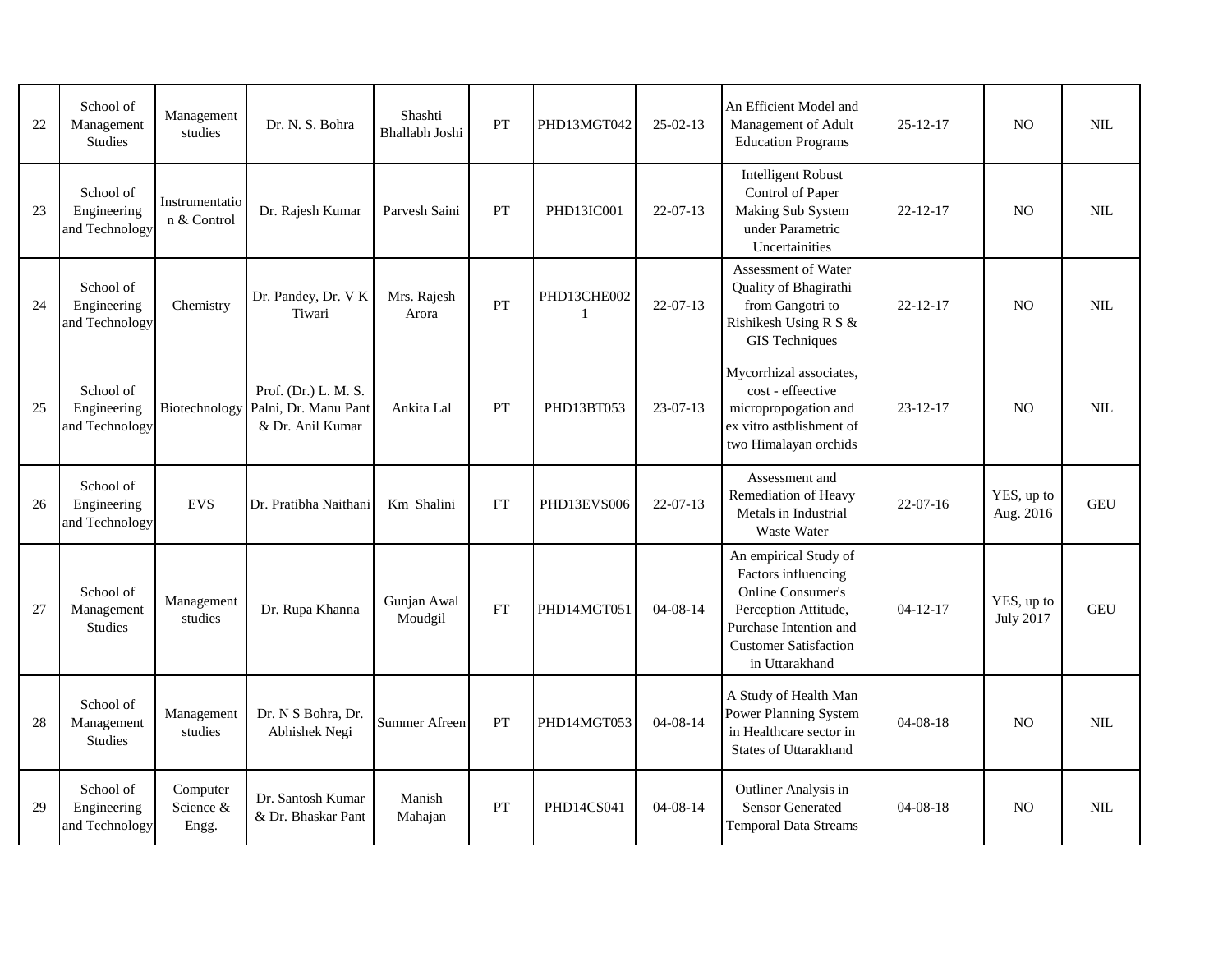| 30 | School of<br>Engineering<br>and Technology | Computer<br>Science &<br>Engg. | Dr. Bhaskar Pant                             | Priya Matta         | PT        | PHD14CS043  | $04 - 08 - 14$ | <b>Resource Management</b><br>in IOT                                                                                                  | $04 - 08 - 18$ | N <sub>O</sub>                 | $\text{NIL}$ |
|----|--------------------------------------------|--------------------------------|----------------------------------------------|---------------------|-----------|-------------|----------------|---------------------------------------------------------------------------------------------------------------------------------------|----------------|--------------------------------|--------------|
| 31 | School of<br>Engineering<br>and Technology | Computer<br>Science &<br>Engg. | Dr. D. R. Gangodkar                          | Varsha Mittal       | PT        | PHD14CS043  | $04 - 08 - 14$ | <b>Efficient Techniques</b><br>for Mining &<br>Processing Big Data                                                                    | $04 - 08 - 18$ | N <sub>O</sub>                 | <b>NIL</b>   |
| 32 | School of<br>Engineering<br>and Technology | Computer<br>Science &<br>Engg. | Dr. D. R. Gangodkar<br>& Dr. Puneet Goyal    | Medha Gupta         | FT        | PHD14CS042  | $04 - 08 - 14$ | Multi-spectral Image<br>Demosaicking                                                                                                  | $04 - 12 - 17$ | YES, up to<br><b>July 2017</b> | <b>GEU</b>   |
| 33 | School of<br>Engineering<br>and Technology | Electrical &<br>Electronics    | Dr. Anamika Bhatia<br>& Dr. Sachin Mishra    | Shweta Goyal        | <b>FT</b> | PHD14EEE051 | $04 - 08 - 14$ | Techno economic<br>Analysis of stand Alone<br>Hybrid Renewable<br><b>Energy System</b>                                                | $04 - 12 - 17$ | YES, up to<br><b>July 2017</b> | <b>GEU</b>   |
| 34 | School of<br>Engineering<br>and Technology | Biotechnology                  | Dr. Anju Rani                                | Poonam              | FT        | PHD14BT061  | $04 - 08 - 14$ | Isolation &<br>Development of<br>Arsenic & Chromium<br>resistant microbial<br>consortium from<br>contaminated sites of<br>Uttarakhand | $04 - 12 - 17$ | YES, up to<br><b>July 2017</b> | <b>GEU</b>   |
| 35 | School of<br>Engineering<br>and Technology | Mechanical                     | Dr. Pravin Patil                             | Ashwani<br>Khairola | PT        | PHD14ME016  | $04 - 08 - 14$ | <b>Soft Computing</b><br>Technique for Control<br>of Non-Linear Systems                                                               | $04 - 08 - 18$ | N <sub>O</sub>                 | $\text{NIL}$ |
| 36 | School of<br>Engineering<br>and Technology | Chemistry                      | Dr. Pradeep Sharma<br>& Dr. Arunima<br>Nayak | Vartika Gupta       | FT        | PHD14CHE026 | $04 - 08 - 14$ | Development of<br><b>Effective Adsorbents</b><br>from Poplar sawdust for<br>economical Removal of<br>Pollutants from<br>Wastewater    | $04 - 12 - 17$ | YES, up to<br><b>July 2017</b> | <b>GEU</b>   |
| 37 | School of<br>Engineering<br>and Technology | Physics                        | Dr. F S Gill                                 | Divya Uniyal        | PT        | PHD14PHY035 | $04 - 08 - 14$ | Working on Research<br>Proposal                                                                                                       | $04 - 08 - 18$ | N <sub>O</sub>                 | $\text{NIL}$ |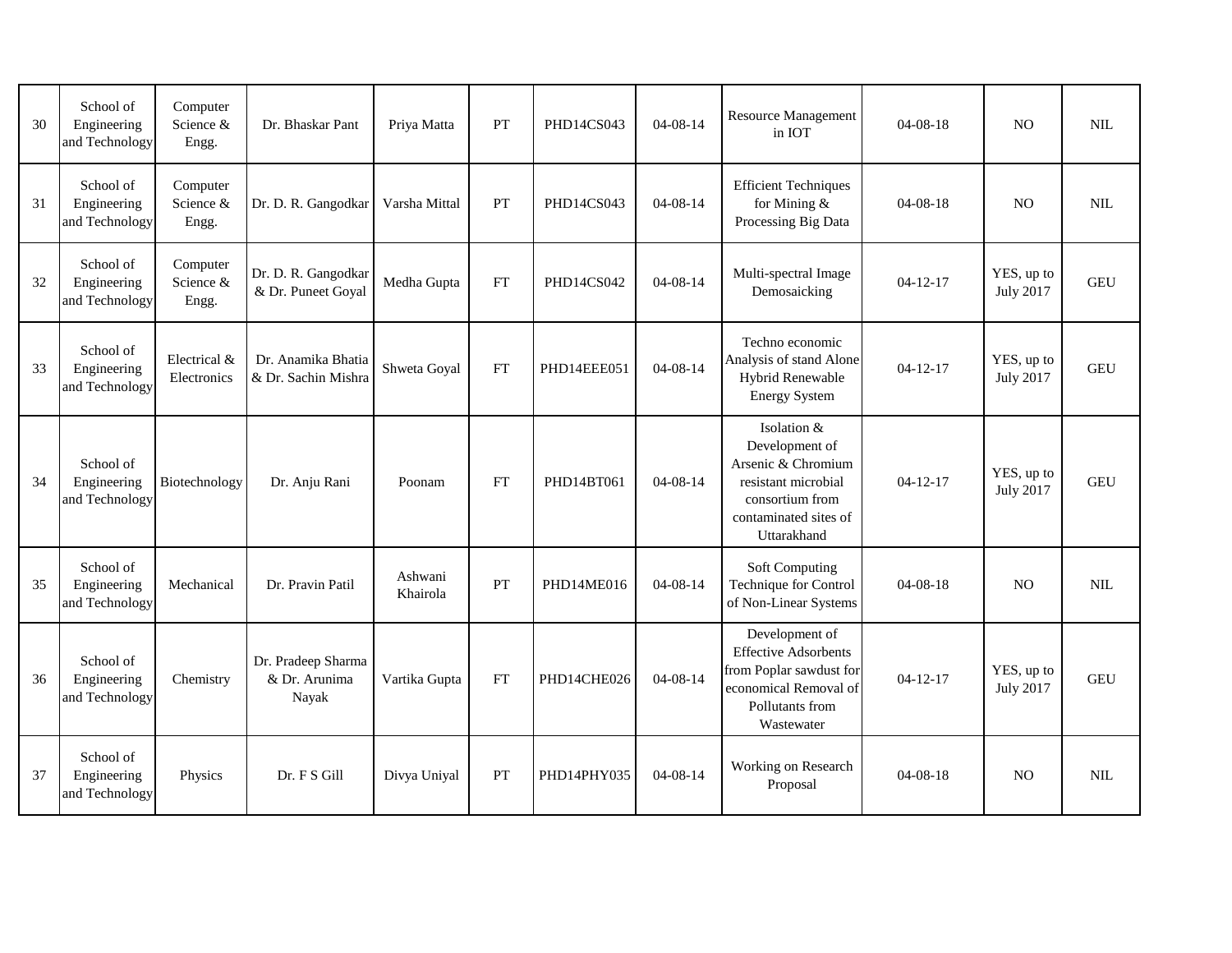| 38 | School of<br>Engineering<br>and Technology       | <b>EVS</b>                                   | Dr. Pradeep Sharma,<br>Dr. Anju Rani          | Deepa<br>Minakshi    | FT        | PHD15EVS015 | $11-02-15$ | Assesment of efficiency<br>of vertical sub-surface<br>constructed wetlands<br>units for treatment of<br>Dairy wastewater             | 31-03-17   | <b>YES</b>     | <b>DBT</b>   |
|----|--------------------------------------------------|----------------------------------------------|-----------------------------------------------|----------------------|-----------|-------------|------------|--------------------------------------------------------------------------------------------------------------------------------------|------------|----------------|--------------|
| 39 | School of<br>Engineering<br>and Technology       | Computer<br>Science &<br>Engg.               | Dr. D. P. Singh &<br>Dr. Bhaskar Pant         | Neelam Singh         | PT        | PHD15CSE051 | $11-02-15$ | Knowledge Discovery<br>in Big Data                                                                                                   | 11-02-19   | N <sub>O</sub> | $\mbox{NIL}$ |
| 40 | School of<br>Engineering<br>and Technology       | Electronics &<br>Communicatio<br>$\mathbf n$ | Dr. Poornima Mittal<br>,Dr. Brijesh Kumar     | Anil Kumar<br>Baliga | PT        | PHD15ECE055 | $11-02-15$ | Organic Thin Film<br>Transistor and their<br>Applications In Robust<br><b>Digital Circuits</b>                                       | $11-02-19$ | N <sub>O</sub> | <b>NIL</b>   |
| 41 | School of<br>Management<br><b>Studies</b>        | Management<br>studies                        | Dr. Navneet Rawat                             | Kartikeya Raina      | PT        | PHD15MGT062 | $11-02-15$ | A study towards<br>creation of employment<br>opportunities through<br>Rural Entrepreneurship<br>in hills districts of<br>Uttarakhand | $11-02-19$ | N <sub>O</sub> | $\mbox{NIL}$ |
| 42 | School of Hotel<br>Management<br>and Hospitality | HM                                           | Dr. Vinay Rana                                | Ravish Kukreti       | PT        | PHD15HM001  | $11-02-15$ | An Analytical Study of<br>students satisfaction<br>towards their Industrial<br>Training: With                                        | $11-02-19$ | <b>NO</b>      | $\text{NIL}$ |
| 43 | School of<br>Engineering<br>and Technology       | Biotechnology                                | Dr. Kumud Pant, Dr.<br>Syed Mohseen<br>Waheed | Neema Tufchi         | FT        | PHD15BT065  | $11-02-15$ | <b>Computational Models</b><br>for the Identification<br>and analysis of different<br>markers for<br>Schizophrenia                   | $11-02-18$ | <b>YES</b>     | <b>GEU</b>   |
| 44 | School of<br>Engineering<br>and Technology       | <b>EVS</b>                                   | Dr. Pardeep Sharma                            | Kalpana Rausa        | <b>PT</b> | PHD15EVS017 | 18-09-15   | Dairy waste water<br>treatment using wetland<br>technology                                                                           | 18-09-18   | <b>YES</b>     | <b>GEU</b>   |
| 45 | School of<br>Engineering<br>and Technology       | Computer<br>Science &<br>Engg.               | Dr. Bhaskar Pant                              | Vidit Kumar          | FT        | PHD15CSE055 | 18-09-15   | Working on Research<br>Proposal                                                                                                      | 18-09-18   | <b>YES</b>     | <b>GEU</b>   |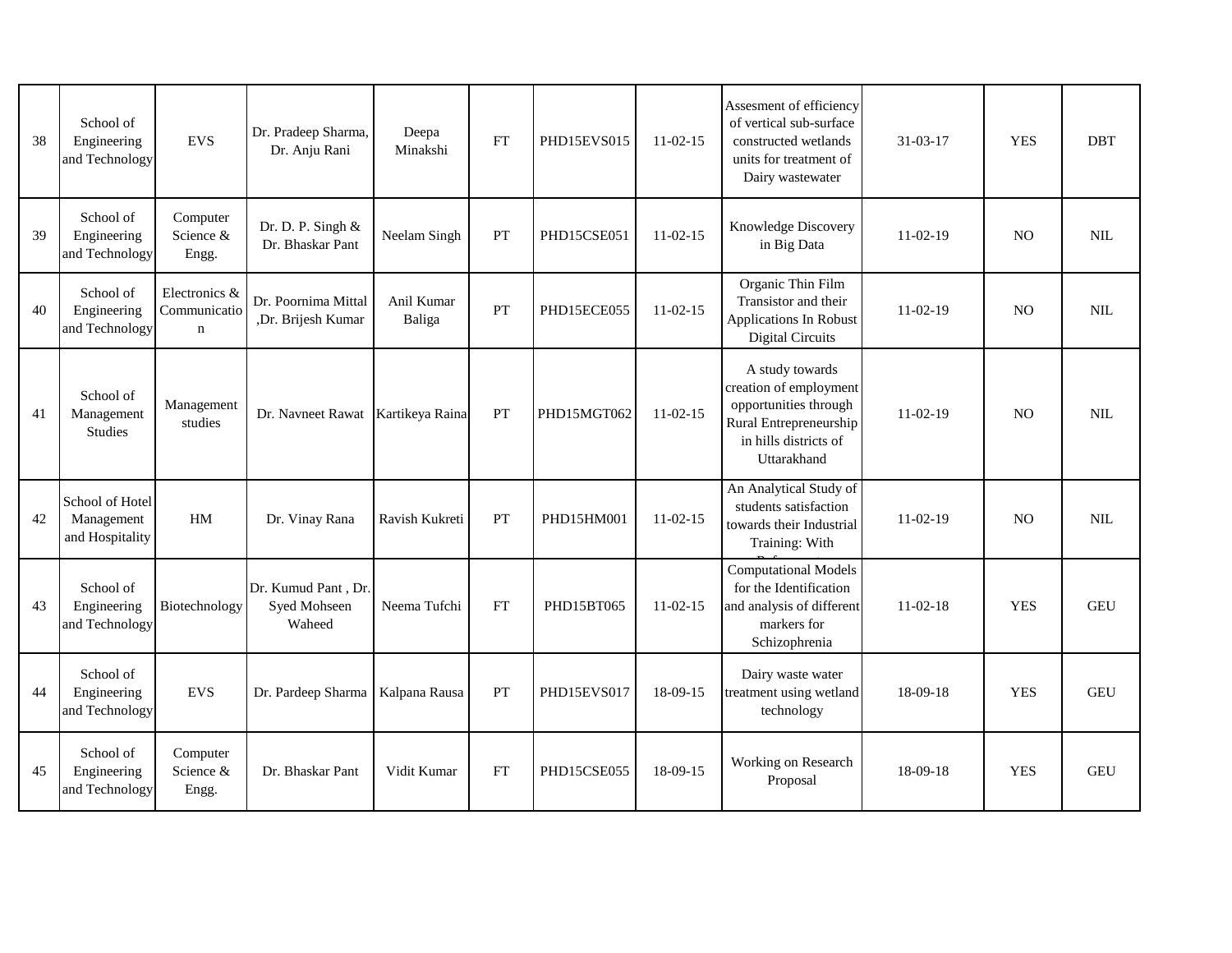| 46 | School of<br>Engineering<br>and Technology | Electronics &<br>Communicatio<br>$\mathbf n$ | Inetrnal Guide -Dr.<br>Rishi Prakash,<br>External Guide - Dr.<br>Ajay Garg | Jyoti Rawat                        | PT        | PHD15ECE056 | 18-09-15   | Working on Research<br>Proposal                                                                          | 18-09-19   | YES, upto<br>Nov. 2016 | <b>GEU.TBI</b> |
|----|--------------------------------------------|----------------------------------------------|----------------------------------------------------------------------------|------------------------------------|-----------|-------------|------------|----------------------------------------------------------------------------------------------------------|------------|------------------------|----------------|
| 47 | School of<br>Engineering<br>and Technology | Electronics &<br>Communicatio<br>$\mathbf n$ | Dr. Poornima Mittal<br>,Dr. Brijesh Kumar                                  | Arun Pratap<br><b>Singh Rathod</b> | FT        | PHD15ECE061 | 18-09-15   | Design and<br>Implementation of<br>Electronic Jacket<br>(ELKET) Using<br>Organic Thin Film<br>Transistor | 18-09-18   | <b>YES</b>             | <b>GEU</b>     |
| 48 | School of<br>Engineering<br>and Technology | Electronics &<br>Communicatio<br>$\mathbf n$ | Dr. Poornima Mittal<br>,Dr. Brijesh Kumar                                  | Shubham Negi                       | <b>FT</b> | PHD15ECE062 | 18-09-15   | Performance Analysis<br>of Organic LED &<br>Transistors based<br>sensor                                  | 18-09-18   | <b>YES</b>             | <b>GEU</b>     |
| 49 | School of<br>Engineering<br>and Technology | Electronics &<br>Communicatio<br>$\mathbf n$ | Dr. R. Gowri, Dr.<br><b>B.S.</b> Jassal                                    | Sharat Chandra<br>Bhardwaj         | PT        | PHD15ECE057 | 18-09-15   | Working on Research<br>Proposal                                                                          | 18-09-19   | <b>YES</b>             | <b>ISRO</b>    |
| 50 | School of<br>Engineering<br>and Technology | Electrical &<br>Electronics                  | Dr. P. Thakur                                                              | Nikita Rawat                       | FT        | PHD15EEE063 | 18-09-15   | Working on Research<br>Proposal                                                                          | 18-09-18   | <b>YES</b>             | <b>GEU</b>     |
| 51 | School of<br>Engineering<br>and Technology | Mechanical                                   | Dr. Pushpendra<br>Kumar, Dr. Pravin<br>Patil                               | Faraz Ahmad                        | PT        | PHD15ME021  | 18-09-15   | Modelling and<br>Simulation Control of a<br>Quadcopter UAV<br>through Simulation and<br>Experimnet       | 18-09-18   | <b>YES</b>             | <b>GEU</b>     |
| 52 | School of<br>Engineering<br>and Technology | Mechanical                                   | Dr. Sachin Mangla,<br>Dr. Pravin Patil                                     | Yogesh Kumar<br>Sharma             | PT        | PHD15ME022  | 18-09-15   | Sustainable Food<br>Supply Chain<br>Management<br>Implementation in<br><b>Indian Content</b>             | 18-09-18   | <b>YES</b>             | <b>GEU</b>     |
| 53 | School of<br>Engineering<br>and Technology | Biotechnology                                | Dr. Kumud Pant &<br>Dr. Ashish Thapliyal                                   | Devvret                            | PT        | PHD16BT071  | $10-03-16$ | Working on Research<br>Proposal                                                                          | $10-03-19$ | <b>YES</b>             | <b>GEU</b>     |
| 54 | School of<br>Engineering<br>and Technology | Mechanical                                   | Dr. Maharishi<br>Subhash                                                   | Punit Gupta                        | PT        | PHD16ME033  | $10-03-16$ | Working on Research<br>Proposal                                                                          | $10-03-20$ | N <sub>O</sub>         | <b>NIL</b>     |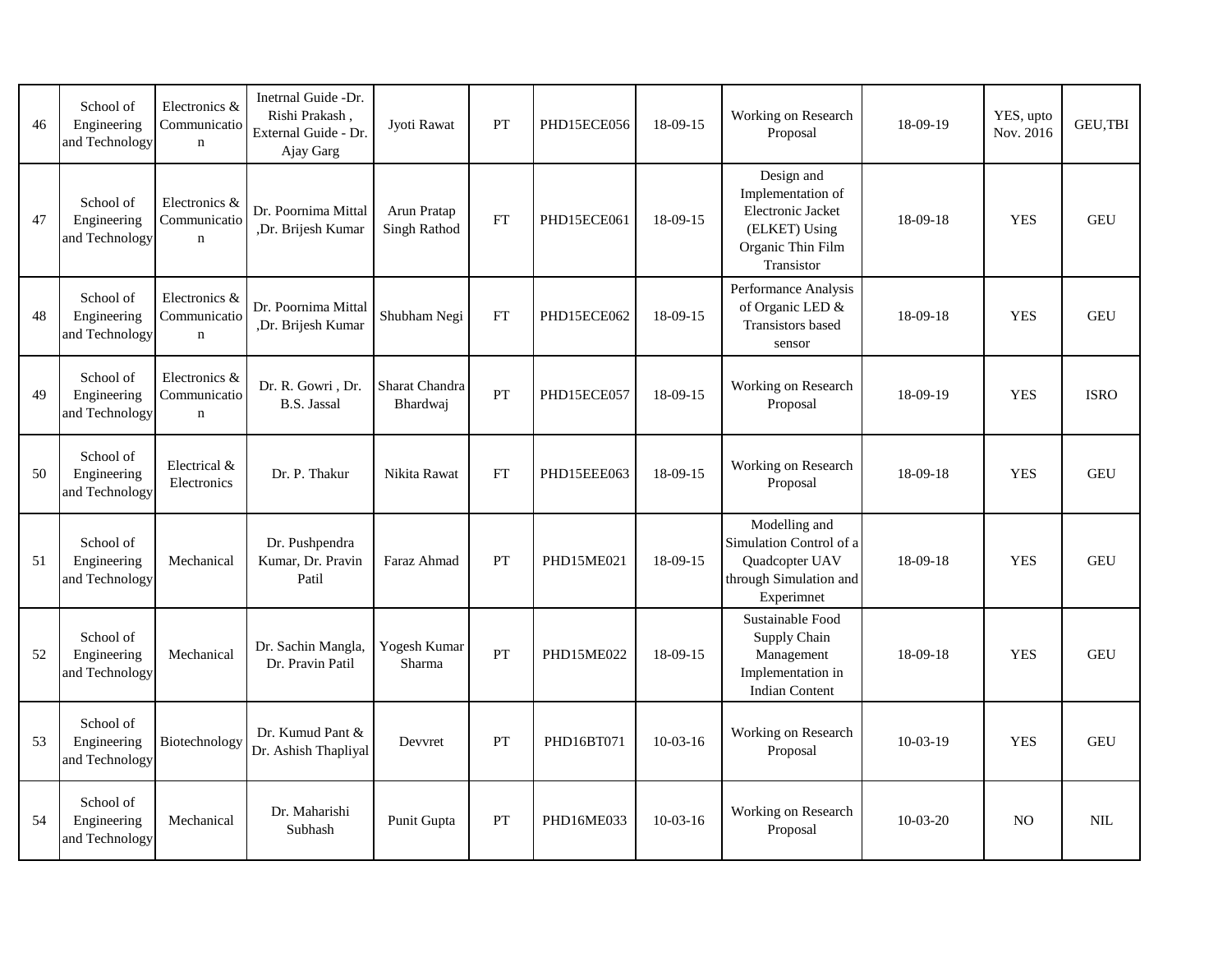| 55 | School of<br>Engineering<br>and Technology | Mechanical                                   | Dr. Pravin P Patil                   | Kapil Kumar<br>Sharma            | PT        | PHD16ME031 | $10-03-16$ | Working on Research<br>Proposal | $10-03-20$ | <b>NO</b>      | <b>NIL</b> |
|----|--------------------------------------------|----------------------------------------------|--------------------------------------|----------------------------------|-----------|------------|------------|---------------------------------|------------|----------------|------------|
| 56 | School of<br>Engineering<br>and Technology | Computer<br>Science &<br>Engg.               | Dr. Santosh Kumar                    | Ankur<br>Choudhary               | PT        | PHD16CS061 | $10-03-16$ | Working on Research<br>Proposal | $10-03-20$ | N <sub>O</sub> | <b>NIL</b> |
| 57 | School of<br>Engineering<br>and Technology | Computer<br>Science &<br>Engg.               | Prof. (Dr.) Kamal<br>Ghanshala       | Himanshu Rai<br>Goyal            | PT        | PHD16CS064 | $10-03-16$ | Working on Research<br>Proposal | $10-03-20$ | N <sub>O</sub> | <b>NIL</b> |
| 58 | School of<br>Engineering<br>and Technology | Computer<br>Science &<br>Engg.               | Dr. Bhaskar Pant                     | Manish Sharma                    | PT        | PHD16CS065 | $10-03-16$ | Working on Research<br>Proposal | $10-03-20$ | N <sub>O</sub> | <b>NIL</b> |
| 59 | School of<br>Engineering<br>and Technology | Computer<br>Science &<br>Engg.               | Dr. Santosh Kumar                    | Neha Garg                        | PT        | PHD16CS066 | $10-03-16$ | Working on Research<br>Proposal | $10-03-20$ | <b>NO</b>      | <b>NIL</b> |
| 60 | School of<br>Engineering<br>and Technology | Computer<br>Science &<br>Engg.               | Dr. S. C. Dimri &<br>Dr. D. P. Singh | Parul Madan                      | <b>PT</b> | PHD16CS067 | $10-03-16$ | Course Work is going<br>on.     | $10-03-20$ | N <sub>O</sub> | <b>NIL</b> |
| 61 | School of<br>Engineering<br>and Technology | Computer<br>Science &<br>Engg.               | Dr. A. S. Shukla &<br>Dr. S.C. Dimri | Shuchi Juyal                     | PT        | PHD16CS068 | $10-03-16$ | Course Work is going<br>on.     | $10-03-20$ | N <sub>O</sub> | <b>NIL</b> |
| 62 | School of<br>Engineering<br>and Technology | Electronics &<br>Communicatio<br>$\mathbf n$ | Dr. Rishi Prakash                    | <b>Bhaskar</b><br>Nautiyal       | PT        | PHD16EC065 | $10-03-16$ | Course work is going<br>on.     | $10-03-20$ | N <sub>O</sub> | <b>NIL</b> |
| 63 | School of<br>Engineering<br>and Technology | Electronics &<br>Communicatio<br>$\mathbf n$ | Dr. R. Gowri                         | <b>Hemant Singh</b><br>Pokhariya | PT        | PHD16EC066 | $10-03-16$ | Course work is going<br>on.     | $10-03-20$ | N <sub>O</sub> | NIL        |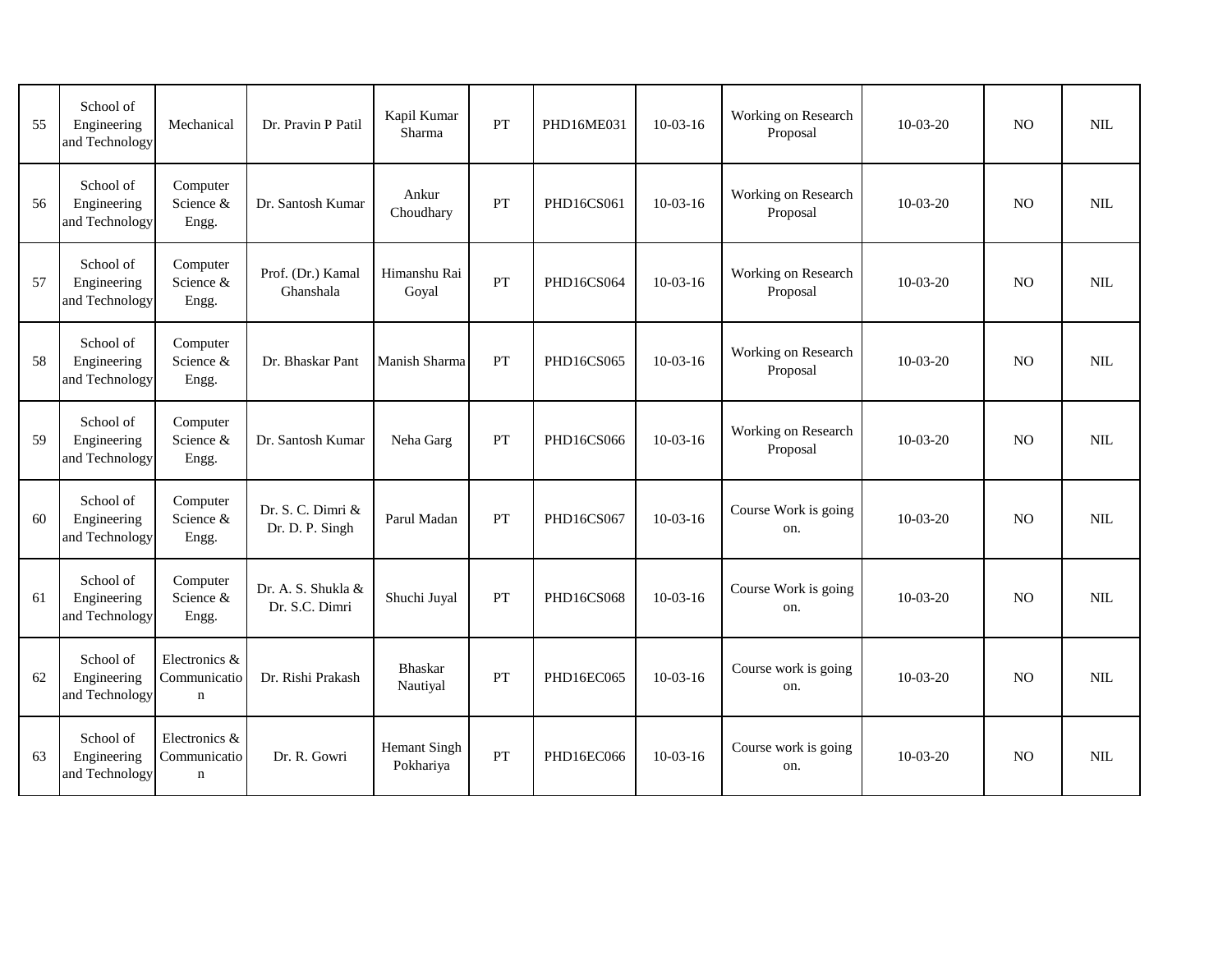| 64 | School of<br>Engineering<br>and Technology | Electronics &<br>Communicatio<br>$\mathbf n$ | Dr. Poornima Mittal                               | Sakshi Gupta                  | PT        | PHD16EC067  | $10-03-16$ | Course work is going<br>on.                                               | $10-03-20$ | N <sub>O</sub> | <b>NIL</b> |
|----|--------------------------------------------|----------------------------------------------|---------------------------------------------------|-------------------------------|-----------|-------------|------------|---------------------------------------------------------------------------|------------|----------------|------------|
| 65 | School of<br>Engineering<br>and Technology | Electronics &<br>Communicatio<br>$\mathbf n$ | Dr. R. Gowri                                      | Vikas Rathi                   | PT        | PHD16EC068  | $10-03-16$ | Course work is going<br>on.                                               | $10-03-20$ | N <sub>O</sub> | <b>NIL</b> |
| 66 | School of<br>Engineering<br>and Technology | Civil Engg.                                  | Dr. Sanjeev Kumar<br>& Dr. Bhaskar R.<br>Nikam    | Nitin Mishra                  | PT        | PHD16CE011  | $10-03-16$ | Impact of Land use<br>Land Cover and climate<br>change on Hydrology       | $10-03-20$ | NO             | <b>NIL</b> |
| 67 | School of<br>Engineering<br>and Technology | Petroleum<br>Engg.                           | Dr. Virendra Bhadur<br>Singh & Dr. Amit<br>Saxena | Rita Yadav                    | PT        | PHD16PE001  | $10-03-16$ | Course Work is going<br>on                                                | $10-03-20$ | N <sub>O</sub> | <b>NIL</b> |
| 68 | School of<br>Management<br><b>Studies</b>  | Management<br>studies                        | Dr. Vinay Rana &<br>Dr. Uday Khanna               | <b>Amar Prakash</b><br>Dabral | PT        | PHD16MGT071 | $10-03-16$ | Course work is going<br>on.                                               | $10-03-20$ | <b>NO</b>      | <b>NIL</b> |
| 69 | School of<br>Management<br>Studies         | Management<br>studies                        | Dr. Arvind Mohan                                  | Amar Singh                    | <b>PT</b> | PHD16MGT072 | $10-03-16$ | Course work is going<br>on.                                               | $10-03-20$ | N <sub>O</sub> | <b>NIL</b> |
| 70 | School of<br>Management<br>Studies         | Management<br>studies                        | Dr. Vinay Rana &<br>Dr. Rahul Raj                 | Vipul Bhandari                | PT        | PHD16MGT073 | $10-03-16$ | Course work is going<br>on.                                               | $10-03-20$ | N <sub>O</sub> | <b>NIL</b> |
| 71 | School of<br>Engineering<br>and Technology | Electronics &<br>Communicatio<br>$\mathbf n$ | Dr. Rishi Prakash                                 | Vidushi Pagia                 | PT        | PHD16ECE071 | $06-09-16$ | Course work is going<br>on.                                               | $06-09-20$ | <b>YES</b>     | <b>GEU</b> |
| 72 | School of<br>Engineering<br>and Technology | Civil Engg.                                  | Dr. Pavan K. Emani                                | Patchamtala<br>Rama Raju      | PT        | PHD16CE016  | $06-09-16$ | High Spped Railway<br><b>Traffic Induced</b><br><b>Vibration Problems</b> | $06-09-20$ | N <sub>O</sub> | <b>NIL</b> |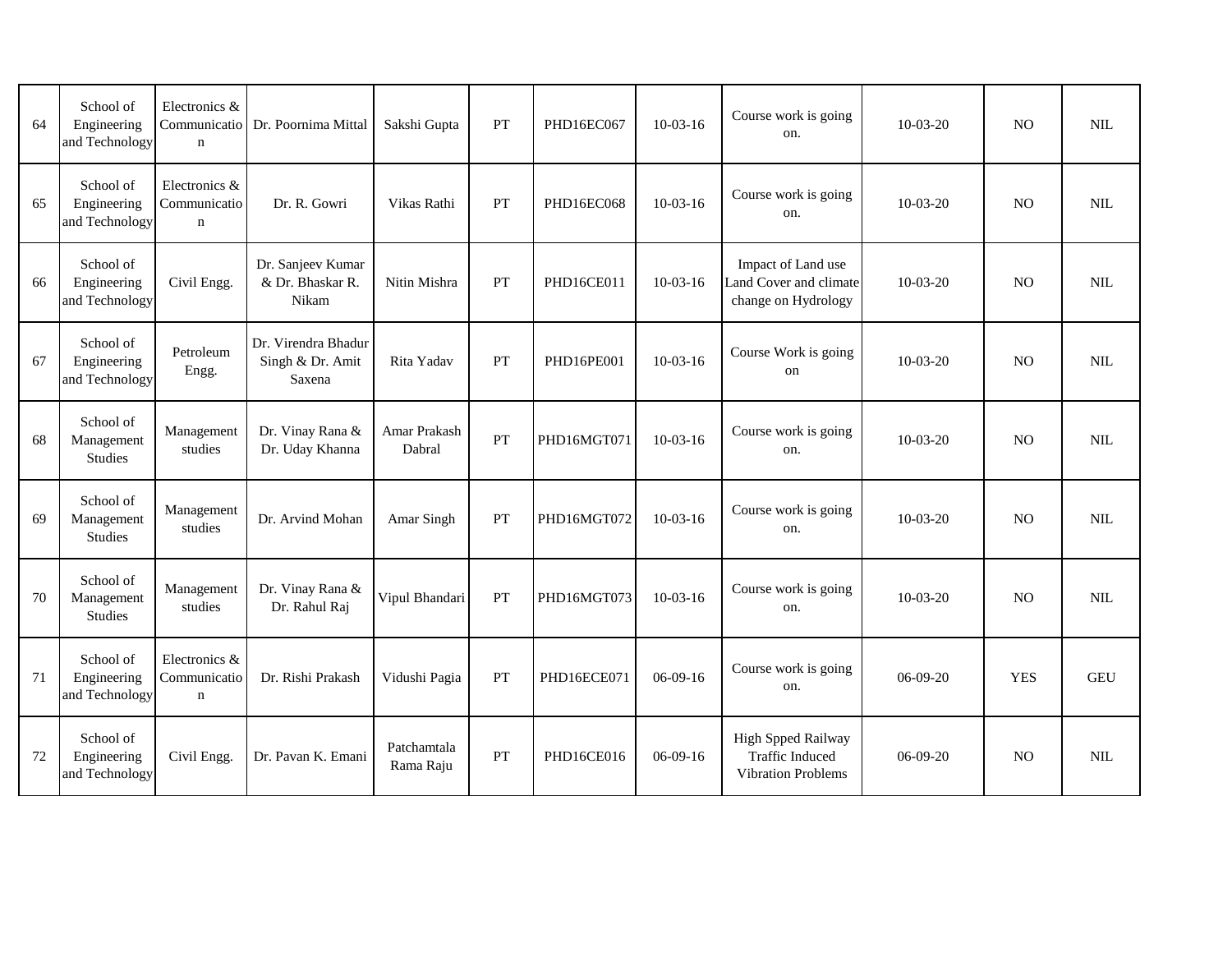| 73 | School of<br>Management<br><b>Studies</b>        | Management<br>studies                        | Dr. N. S. Bohra                        | Vikas Chandra<br>Barthwal         | PT        | PHD16MGT076 | $06-09-16$ | Course work is going<br>on. | $06-09-20$ | N <sub>O</sub> | <b>NIL</b> |
|----|--------------------------------------------------|----------------------------------------------|----------------------------------------|-----------------------------------|-----------|-------------|------------|-----------------------------|------------|----------------|------------|
| 74 | School of<br>Management<br><b>Studies</b>        | Management<br>studies                        | Dr. Rupa Khanna &<br>Dr. Navneet Rawat | Radhika Suri                      | <b>FT</b> | PHD16MGT086 | $06-09-16$ | Course work is going<br>on. | $06-09-19$ | N <sub>O</sub> | NIL        |
| 75 | School of<br>Management<br>Studies               | Management<br>studies                        | Dr. Anamika Chhetri                    | Ekta Kukrety                      | FT        | PHD16MGT085 | $06-09-16$ | Course work is going<br>on. | $06-09-19$ | N <sub>O</sub> | NIL        |
| 76 | School of<br>Management<br>Studies               | Management<br>studies                        | Dr. Rahul Raj                          | Mukesh Tewai                      | PT        | PHD16MGT086 | $06-09-16$ | Course work is going<br>on. | $06-09-20$ | N <sub>O</sub> | NIL        |
| 77 | School of Hotel<br>Management<br>and Hospitality | HM                                           | Dr. Vinay Rana                         | Mukul Dimri                       | PT        | PHD16HM003  | $06-09-16$ | Course work is going<br>on. | $06-09-20$ | N <sub>O</sub> | NIL        |
| 78 | School of<br>Engineering<br>and Technology       | Electronics &<br>Communicatio<br>$\mathbf n$ | Dr. Pradeep Juneja                     | Mayank<br>Chaturvedi              | PT        | PHD17EC077  | 25-02-17   | Course work is going<br>on. | $25-02-21$ | N <sub>O</sub> | <b>NIL</b> |
| 79 | School of<br>Engineering<br>and Technology       | Electronics &<br>Communicatio<br>$\mathbf n$ | Dr. Rishi Prakash                      | Amit Kumar<br>Shakya              | FT        | PHD17EC076  | 25-02-17   | Course work is going<br>on. | 25-02-20   | <b>YES</b>     | <b>GEU</b> |
| 80 | School of<br>Engineering<br>and Technology       | Biotechnology                                | Dr. Navin Bajapai                      | Madhulika<br><b>Esther Prasad</b> | <b>FT</b> | PHD17BT075  | $25-02-17$ | Course work is going<br>on. | $25-02-20$ | <b>YES</b>     | <b>GEU</b> |
| 81 | School of<br>Management<br><b>Studies</b>        | Management<br>studies                        | Dr. Manish Bisht                       | Mrs. Rakhee<br>Ghanshala          | PT        | PHD17MGT093 | $25-02-17$ | Course work is going<br>on. | $25-02-21$ | N <sub>O</sub> | NIL.       |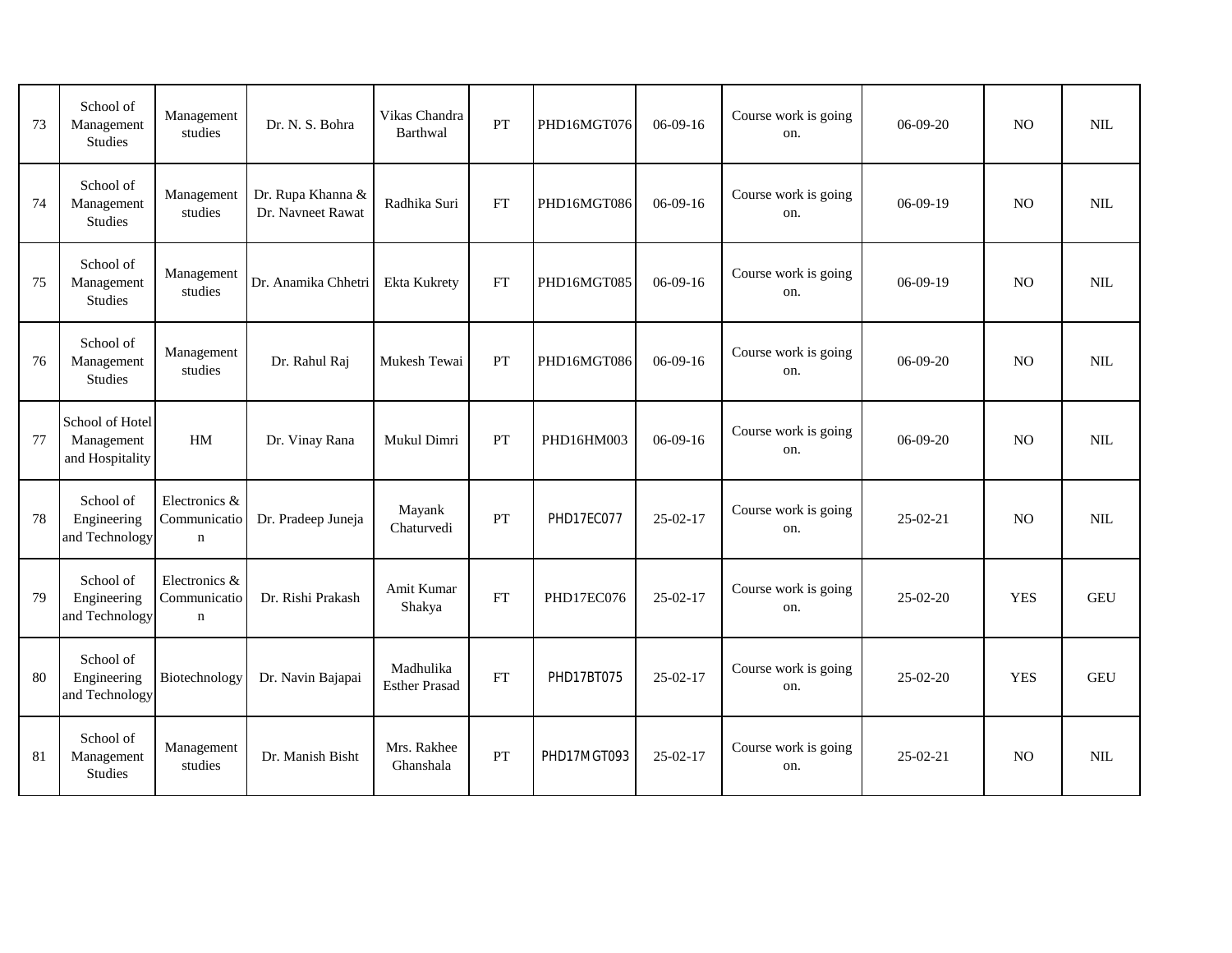| 82 | School of<br>Management<br><b>Studies</b>        | Management<br>studies | Dr. Rahul Raj                          | Mrs. Anupama<br>Sharma   | PT | PHD17MGT094 | $25-02-17$     | Course work is going<br>on. | $25 - 02 - 21$ | N <sub>O</sub> | <b>NIL</b>   |
|----|--------------------------------------------------|-----------------------|----------------------------------------|--------------------------|----|-------------|----------------|-----------------------------|----------------|----------------|--------------|
| 83 | School of<br>Management<br><b>Studies</b>        | Management<br>studies | Dr. Rashmi Tripathi                    | Mrs. Rashi<br>Goel       | PT | PHD17MGT095 | $25-02-17$     | Course work is going<br>on. | $25-02-21$     | N <sub>O</sub> | <b>NIL</b>   |
| 84 | School of<br>Management<br>Studies               | Management<br>studies | Dr. Anamika Chhetri                    | Raj Sandeep<br>Vijay Raj | PT | PHD17MGT092 | 25-02-17       | Course work is going<br>on. | 25-02-21       | NO             | $\text{NIL}$ |
| 85 | School of<br>Management<br>Studies               | Management<br>studies | Dr. N. S. Bohra                        | Dinesh Chandra<br>Pandey | PT | PHD17MGT091 | $25-02-17$     | Course work is going<br>on. | $25-02-21$     | <b>NO</b>      | NIL          |
| 86 | School of<br>Engineering<br>and Technology       | Mechanical            | Dr. Maharishi<br>Subhash               | Namit Agrawal            | PT | PHD17ME052  | $25 - 02 - 17$ | Course work is going<br>on. | $25-02-21$     | <b>NO</b>      | NIL          |
| 87 | School of<br>Engineering<br>and Technology       | Mechanical            | Dr. Varij Panwar &<br>Dr. Pravin Patil | <b>Brijesh Prasad</b>    | FT | PHD17ME051  | $25-02-17$     | Course work is going<br>on. | 25-02-20       | <b>YES</b>     | <b>SERB</b>  |
| 88 | School of<br>Engineering<br>and Technology       | <b>EVS</b>            | Dr. Pradeep Sharma                     | Kashi Nath<br>Vajpai     | PT | PHD17EVS021 | 25-02-17       | Course work is going<br>on. | 25-02-21       | N <sub>O</sub> | <b>NIL</b>   |
| 89 | School of<br>Engineering<br>and Technology       | Petroleum<br>Engg.    | Dr. Virendra Bahdur<br>Singh           | Abhishek<br>Verma        | PT | PHD17PE005  | $25-02-17$     | Course work is going<br>on. | $25-02-21$     | NO             | <b>NIL</b>   |
| 90 | School of Hotel<br>Management<br>and Hospitality | HM                    | Dr. Vinay Rana                         | Anup Patwal              | PT | PHD17HM004  | $25-02-17$     | Course work is going<br>on. | $25-02-21$     | N <sub>O</sub> | NIL          |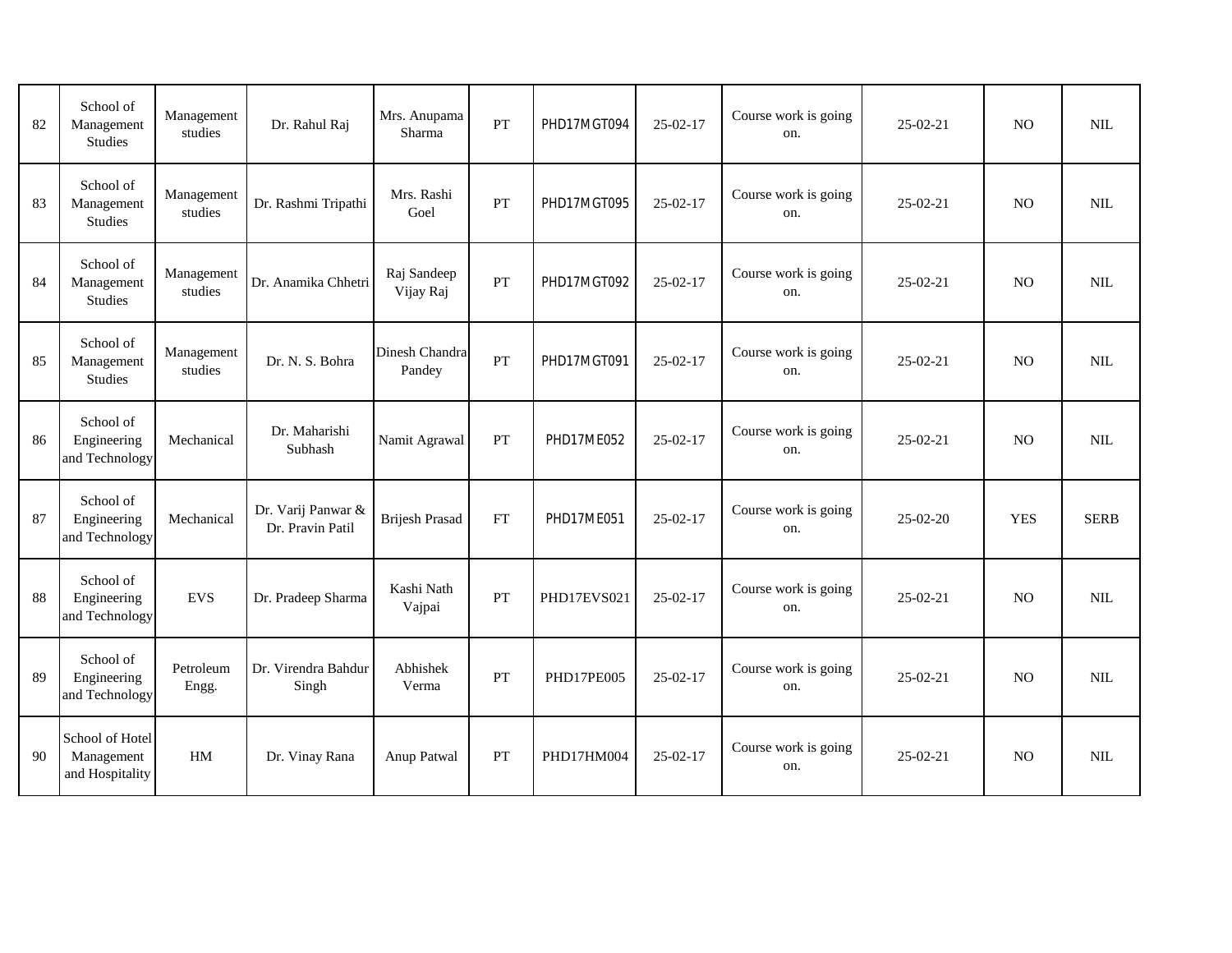| 91 | School of<br>Engineering<br>and Technology | <b>CSE</b> | Prof. (Dr.) Kamal<br>Ghanshala       | Akanksha<br>Gupta                               | PT | PHD17CS071        | $21 - 08 - 17$ | Course work is going<br>on. | 21-08-21   | <b>NO</b>      | NIL          |
|----|--------------------------------------------|------------|--------------------------------------|-------------------------------------------------|----|-------------------|----------------|-----------------------------|------------|----------------|--------------|
| 92 | School of<br>Engineering<br>and Technology | <b>CSE</b> | Dr. Santosh Kumar                    | <b>SANJIV</b><br><b>KUMAR</b>                   | PT | <b>PHD17CS072</b> | 22-08-17       | Course work is going<br>on. | 23-08-21   | N <sub>O</sub> | NIL          |
| 93 | School of<br>Engineering<br>and Technology | <b>CSE</b> | Dr. D R Gangodkar                    | <b>JAISHANKAR</b><br><b>BHATT</b>               | PT | PHD17CS073        | 23-08-17       | Course work is going<br>on. | 23-08-21   | N <sub>O</sub> | $\mbox{NIL}$ |
| 94 | School of<br>Computer<br>Application       | <b>MCA</b> | Dr. Lata Nautiyal &<br>Dr. Preeti    | <b>AJAY</b><br><b>KRISHAN</b><br><b>GAIROLA</b> | PT | PHD17CS074        | 23-08-17       | Course work is going<br>on. | 23-08-21   | NO             | $\text{NIL}$ |
| 95 | School of<br>Engineering<br>and Technology | $\rm{EE}$  | Dr. P. Thakur                        | <b>PRIYANKA</b><br>YADAV                        | FT | PHD17EE083        | 23-08-17       | Course work is going<br>on. | 23-08-20   | <b>NO</b>      | NIL          |
| 96 | School of<br>Engineering<br>and Technology | <b>ECE</b> | Dr. Rishi Prakash                    | <b>VIVEK</b><br><b>CHAMOLI</b>                  | FT | PHD17EC082        | 23-08-17       | Course work is going<br>on. | 23-08-20   | <b>NO</b>      | NIL          |
| 97 | School of<br>Engineering<br>and Technology | $\rm ECE$  | Dr. Anamika Bhatia<br>Jain           | <b>ABHINAV</b><br><b>SHARMA</b>                 | FT | PHD17EC081        | 23-08-17       | Course work is going<br>on. | 23-08-20   | N <sub>O</sub> | NIL          |
| 98 | School of<br>Engineering<br>and Technology | $\rm CE$   | Dr. Sanjeev Kumar<br>& Dr. K. Ramesh | Arun Kumar A                                    | PT | PHD17CS021        | 23-08-17       | Course work is going<br>on. | 23-08-21   | N <sub>O</sub> | NIL          |
| 99 | School of<br>Engineering<br>and Technology | <b>BIO</b> | Dr. Anju Rani & Dr.<br>Nishant Rai   | Priyanka Sirari<br>Khati                        | FT | PHD17BT081        | 23-08-17       | Course work is going<br>on. | $23-08-20$ | <b>YES</b>     | <b>GEU</b>   |